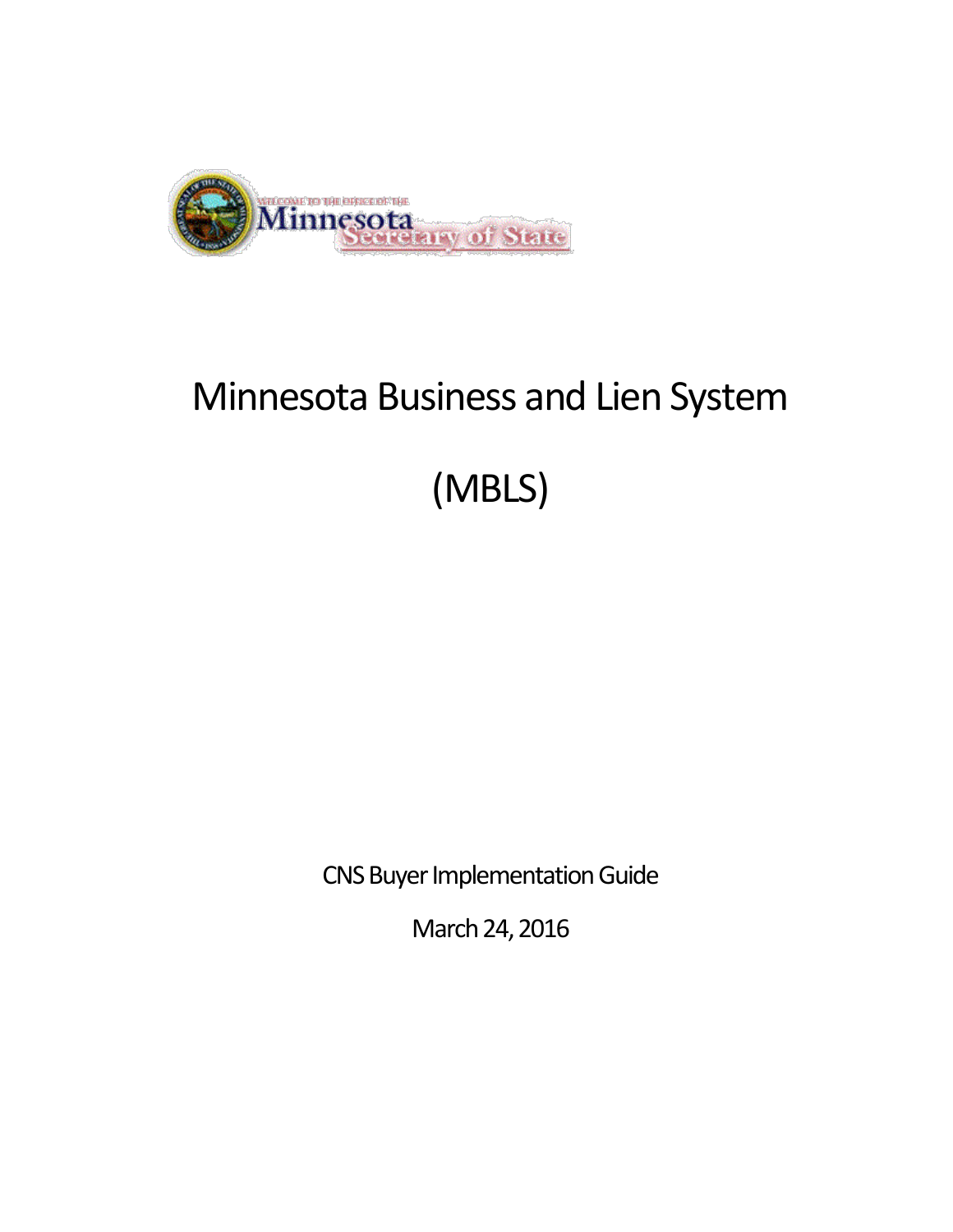#### **CONTENTS**

| CNS Bulk Order Data Format Overview - Summary List  10 |  |
|--------------------------------------------------------|--|
|                                                        |  |
|                                                        |  |
|                                                        |  |
|                                                        |  |
|                                                        |  |
|                                                        |  |
|                                                        |  |
|                                                        |  |
|                                                        |  |
|                                                        |  |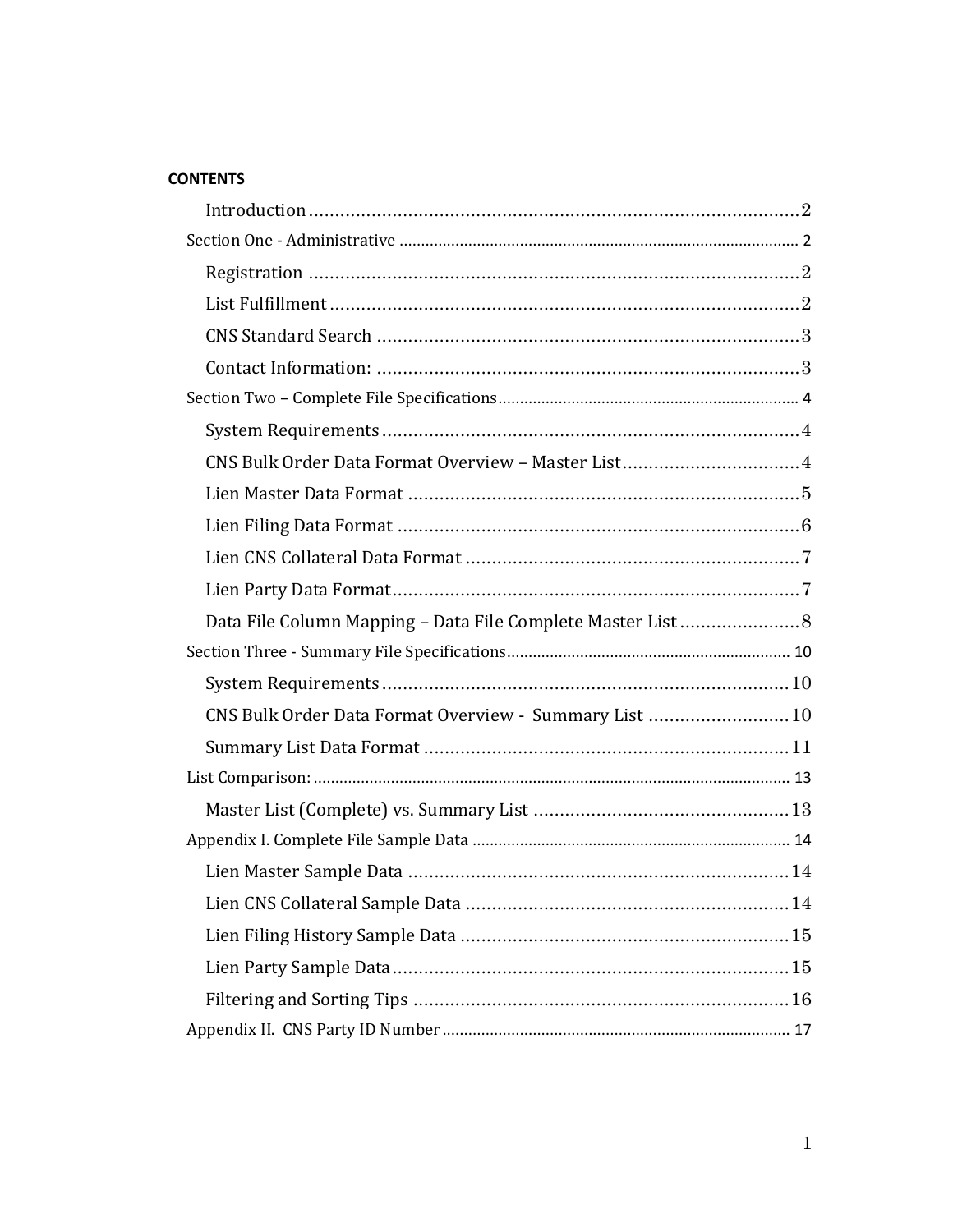## <span id="page-2-0"></span>**Introduction**

The Office of the Minnesota Secretary of State (OSS) provides a Central Notification System (CNS) online data fulfillment service to registered farm product buyers. This is part of the Minnesota Business and Lien System (MBLS) objective to improve customer experience based on new technologies, and increase the effectiveness of obtaining and viewing list data.

Section Two of this document details the technical specifications. Section Three contains information on the data.

Prior to using MBLS to access this data, a customer must be registered as a CNS Buyer.

## <span id="page-2-1"></span>Section One - Administrative

## <span id="page-2-2"></span>**Registration**

New buyers may register at any time by accessing MBLS. Renewals are also completed online using the same process.

Process for new buyers to create an account:

- New buyer enters email address (user ID) and password (credentials).
- An email is sent to the email address provided with an embedded link
- New buyer validates registration by clicking on the link embedded in email and signing into MBLS

Once validated, a new buyer will

- Access "Subscriptions" on the MBLS
- Select CNS Farm Product Monthly List. This selection is for a 12-month subscription.
- Continue to US Bank to pay for annual subscription with credit card.

## <span id="page-2-3"></span>**List Fulfillment**

The CNS monthly list is a complete list that includes new filings, all active filings, and updates to existing filings. Lapsed filings are not included in the monthly list. However, CNS filings where a Termination has been filed will be included for 2 years after the lapse date.

Monthly lists are available for download by the buyer each month. To access the list:

- A buyer may click the link in the email that is sent the following month in which registration takes place and every month thereafter, or
- A registered buyer may sign in to MBLS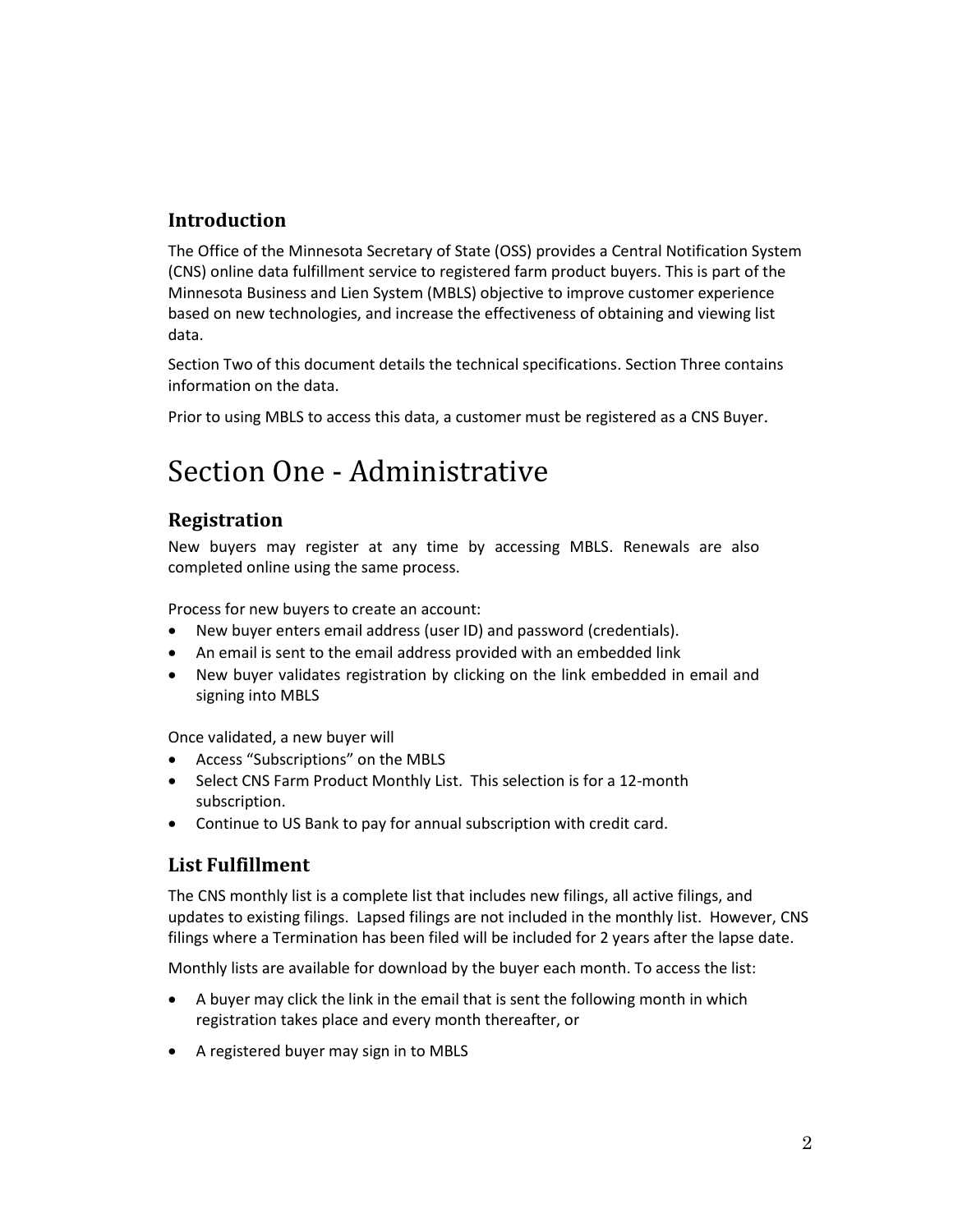- Select to "View Download Inventory"
- Click on the item "CNS Farm Product Monthly List." (The list contents and formats are described in Section 2.)
	- o CNS Data File Complete Master List (Excel)
	- o CNS Data File Summary List (Excel)
	- o Data Report (PDF Text)
		- Includes a Debtor Index
		- Allows buyer to conduct a find on either debtor name or filing number

### <span id="page-3-0"></span>**CNS Standard Search**

The CNS Standard Search is a search of the central filing database that includes new lien filings, all active lien filings, and updates to existing lien filings. Terminated or Lapsed lien filings are not included in the search results.

CNS Standard Search applies the search logic of an exact match. For more information regarding search logic, see the Secured Search Logic Implementation Guide. Copies of CNS lien filings are not included with search results.

A CNS Standard Search or copies of specified lien records can be ordered through the Minnesota Business and Lien System (MBLS) online for a fee; ordering standard searches or copies requires registration. See Section One - Registration.

With a completed registration, user will

- Access "CNS" on the MBLS
- Select CNS Standard Search (\$20.00)
- Add Search Criteria: Individual or Organization Name
- Confirm Delivery Information
- Add Client Reference Information (optional)
- Review Summary
- Continue to US Bank to pay with credit card
- User will receive email with link of Completed Order
- Access CNS Standard Search results via email link or Transaction History

#### <span id="page-3-1"></span>**Contact Information:**

For issues related to data, formatting and technical issues (access, inability to open a file, or any other type of problem), user should contact our UCC Department at (651) 296-2803 and press option 4; or dial toll-free 1-877-551-6767; or email us a[t ucc.dept@state.mn.us.](mailto:ucc.dept@state.mn.us)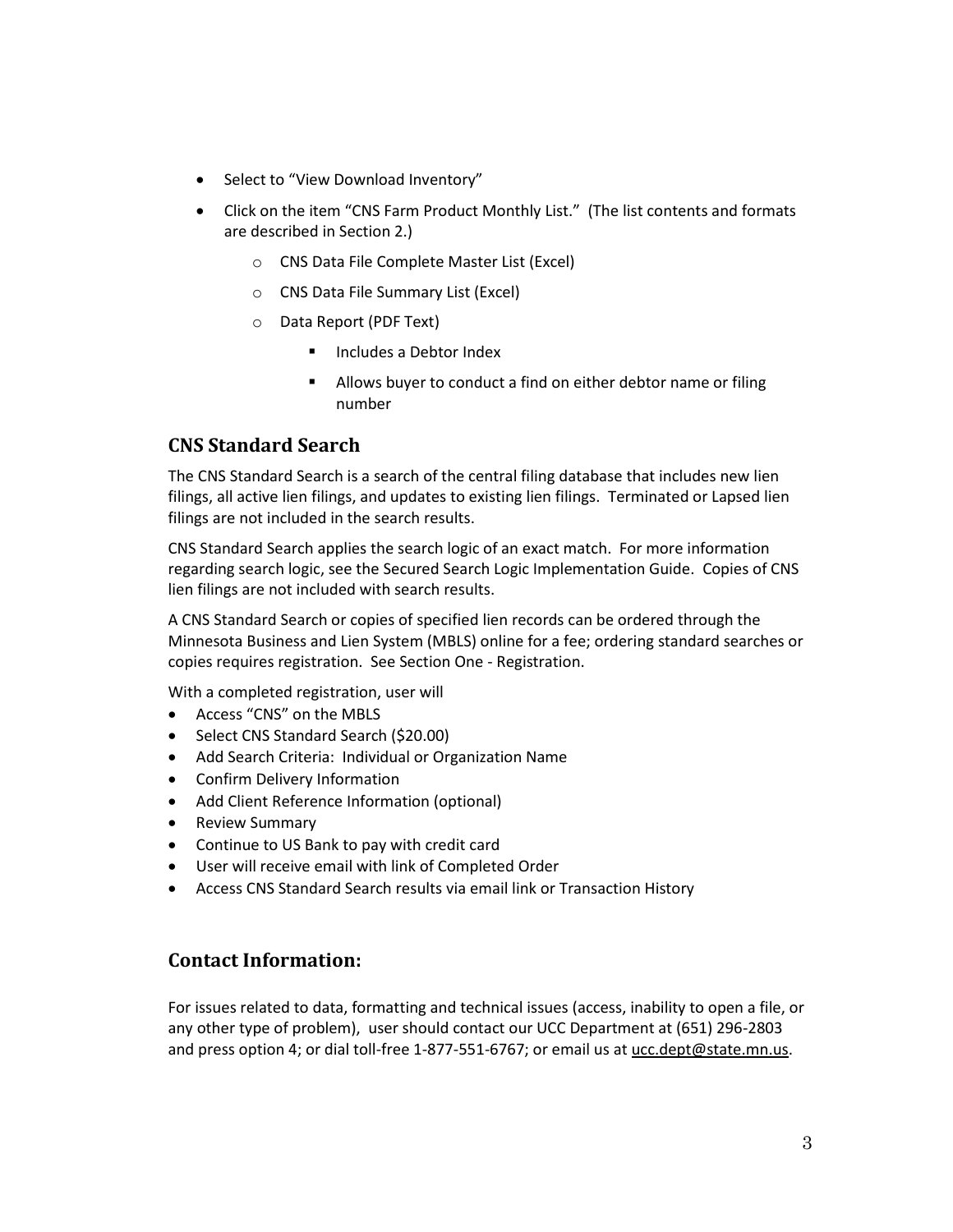# <span id="page-4-0"></span>Section Two – Complete File Specifications

#### <span id="page-4-1"></span>**System Requirements**

Minimum system requirements are available on the MBLS portal.

#### <span id="page-4-2"></span>**CNS Bulk Order Data Format Overview – Master List**

Data associated with a CNS bulk order will be provided in a single file. The file will be in a comma-delimited format (CSV). Each field will be encapsulated with double quotes regardless of the datatype. The file will contain records in five different formats: master data, filing data, CNS collateral data, party data and file header.

Master data contains key fields saved from the original filing plus additional fields regarding the current state of the lien such as lien status and the lapse date. Each lien will have one corresponding record in the bulk order file.

The monthly list is a complete list of filing data that contains a history of all filings for a lien, including the original filing. Each filing equates to one record in the bulk order file. There will be one or more filing data records per master data record. Lien status of "Active" or "Terminated" are included. Filings with a "Terminated" status will remain on the list for two years after the lapsed date.

CNS collateral data contains the farm product collateral for a lien filing. There will be one or more CNS collateral data records per original filing data record. Amendments do not contain CNS collateral data records.

Party data contains the name and address of each individual or organization listed in a lien filing. Each individual or organization will have a record in the bulk order file. There will be two or more party data records per original filing data record.

The file header will be the first row on the bulk order file. The first cell will be identified with a record type value of "0". It will contain data regarding the contents of the file such as the run date and whether the file is a complete file of current liens or periodic subscription update file. Sample: "0","RUN\_DATE:2013-02-08 12:06:51" ,"FILING\_CATEGORY:CNS" ,"PRODUCT\_NUMBER:975","BEGIN\_DATE:1/1/2013","END\_DATE:1/31/2013" ,"ITEM\_TYPES:5,69","UPDATES FILE"

The file header is used to aid in a quick identification of the file contents – it is not column headers. Each cell represents within the header a:

**Run Date** = Date and time the file was generated.

**Filing Category** = Identifies the category of liens to be retrieved from the database.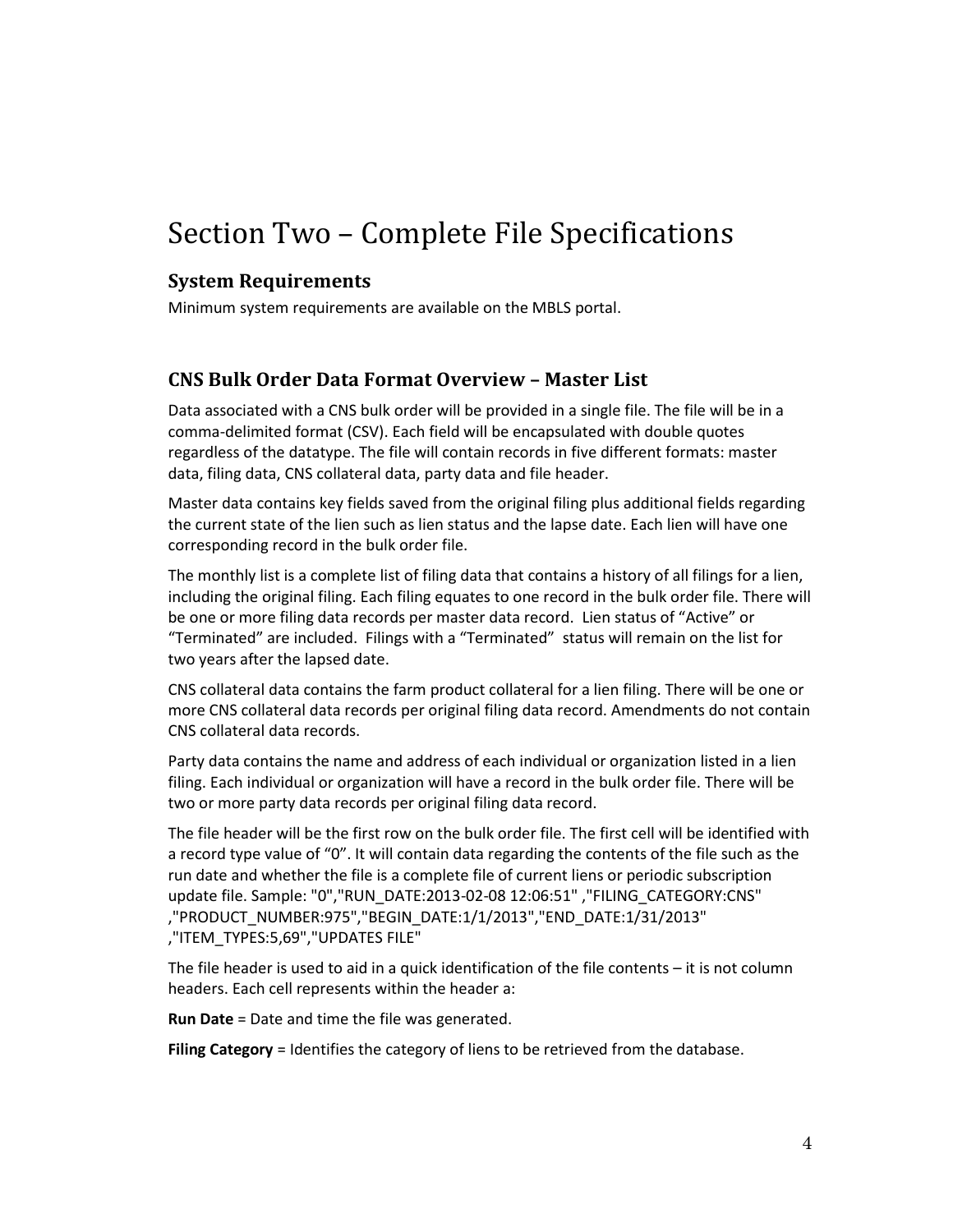**Product Number** = Identifies the system number assigned to the liens.

**Item Types** = Identifies the item type number for retrieving the data.

**Complete File** = Indicates what type of data is included; complete.

For example, suppose the lien bulk order file returned data for 10 liens. Each of those 10 liens has 1 original filing plus 2 amendment filings. The original filings for each of those 10 liens have 1 debtor party, 1 secured party, and 2 CNS collateral records. In this example the bulk order file will consist of 81 records consisting of 1 file header, 10 master data, 30 filing data, 20 party data and 20 CNS collateral data records.

## <span id="page-5-0"></span>**Lien Master Data Format**

The fields for the lien master data format are listed in the table below. Every lien will have one corresponding master record. The composite primary key fields associated with the master record are also contained in every other record type and are highlighted below.

| <b>Lien Master</b>            | <b>Datatype</b> | <b>Definition</b>                           |
|-------------------------------|-----------------|---------------------------------------------|
| Record Type                   | char(1)         | Value: 1                                    |
| Lien Type                     | varchar(100)    | Specific Lien Type. Examples are:           |
|                               |                 | <b>CNS Statutory Lien</b>                   |
|                               |                 | <b>Effective Financing Statement</b>        |
| <b>Original Filing Office</b> | varchar(100)    | The filing office where the original filing |
|                               |                 | was processed. The field will contain a     |
|                               |                 | two digit code a space then the name        |
|                               |                 | of the office. Examples:                    |
|                               |                 | 06 Big Stone                                |
|                               |                 | 88 Secretary of State                       |
| <b>Original Filing Number</b> | varchar(100)    | The filing number of the original filing.   |
| Lien Category                 | varchar(10)     | Major grouping for lien types. Current      |
|                               |                 | Values Are:                                 |
|                               |                 | <b>CNS</b>                                  |
| Lien Status                   | varchar(20)     | Indicates the current status of the lien.   |
|                               |                 | Current values are:                         |
|                               |                 | Active                                      |
|                               |                 | Terminated                                  |
| Original FilingDate/Time      | datetime        | The date and time the original filing       |
|                               |                 | was accepted.                               |
|                               |                 | yyyy-mm-dd hh:mi                            |
| <b>Expiration Date</b>        | date            | If the lien expires, this field contains    |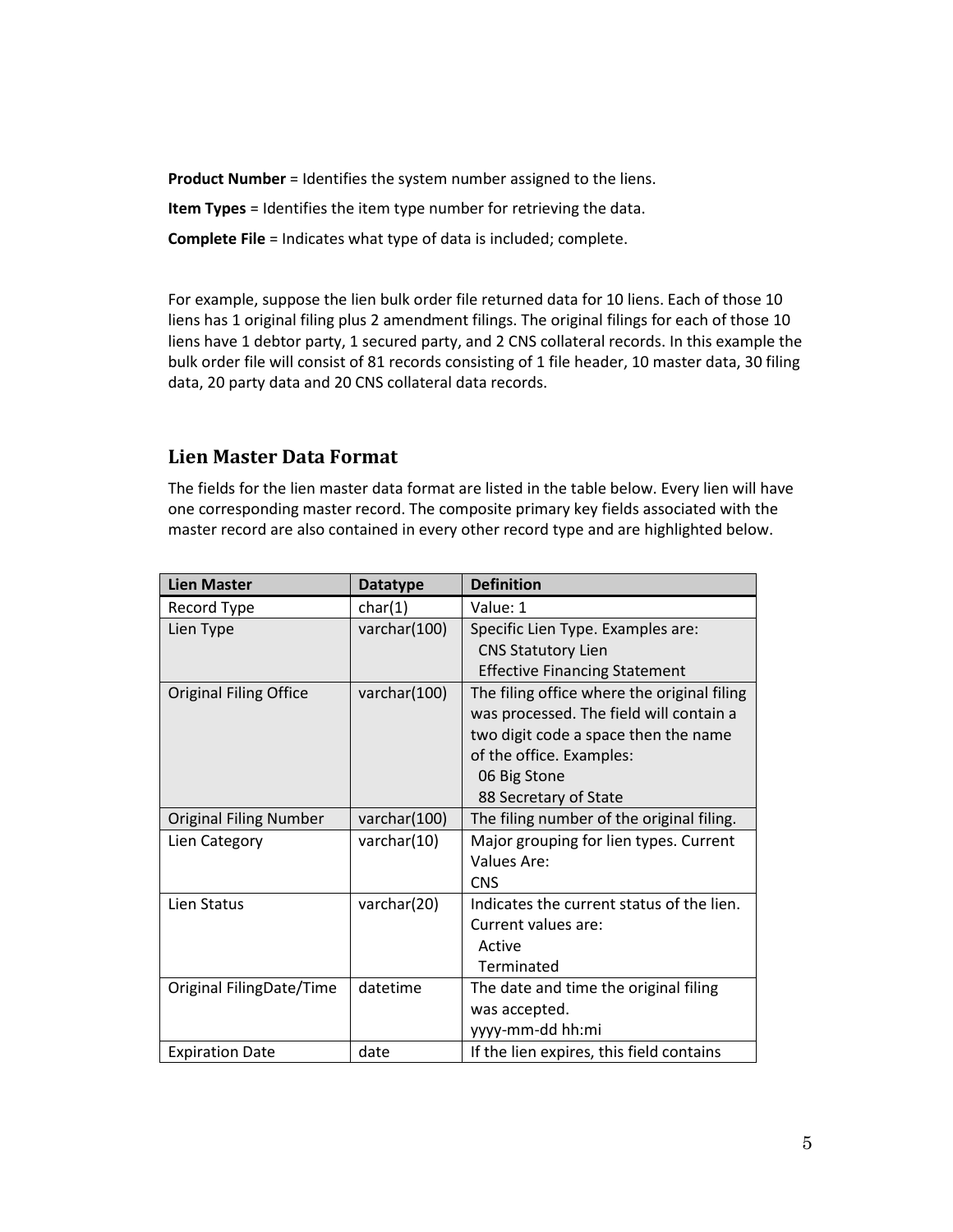| the expiration date, also called the |
|--------------------------------------|
| lapse date.                          |
| mm/dd/yyyy                           |

## <span id="page-6-0"></span>**Lien Filing Data Format**

The fields for the lien filing data format are listed in the table below. The key fields for lien filings are Filing Type, Filing Office and Filing Number.

| <b>Lien Filing History</b>    | <b>Datatype</b> | <b>Definition</b>                       |
|-------------------------------|-----------------|-----------------------------------------|
| Record Type                   | char(1)         | Value: 2                                |
| Lien Type                     | varchar(100)    | See Lien Master Data Format             |
| <b>Original Filing Office</b> | varchar(100)    | See Lien Master Data Format             |
| <b>Original Filing Number</b> | varchar(100)    | See Lien Master Data Format             |
| <b>Filing Type</b>            | varchar(100)    | Type of action. Examples:               |
|                               |                 | <b>Original Filing</b>                  |
|                               |                 | Continuation                            |
|                               |                 | <b>Termination CNS</b>                  |
|                               |                 | <b>Articles of Correction</b>           |
| <b>Filing Office</b>          | varchar (100)   | The filing office where the filing was  |
|                               |                 | processed. The field will contain a two |
|                               |                 | digit code a space then the name of     |
|                               |                 | the office. Examples:                   |
|                               |                 | 06 Big Stone                            |
|                               |                 | 88 Secretary of State                   |
| <b>Filing Number</b>          | varchar(100)    | File number.                            |
| Filing Date/Time              | datetime        | The date and time the filing was        |
|                               |                 | accepted.                               |
|                               |                 | yyyy-mm-dd hh:mi                        |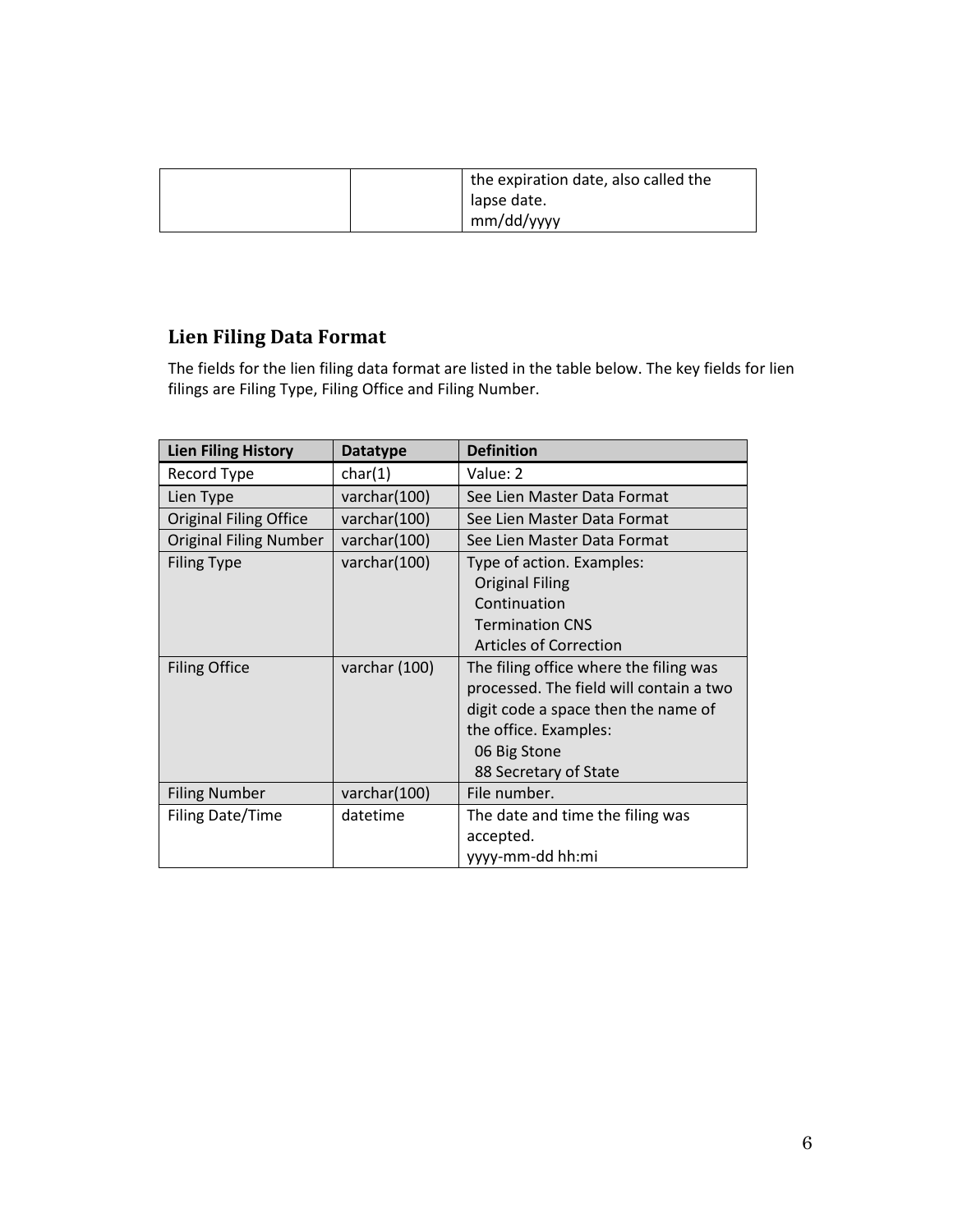## <span id="page-7-0"></span>**Lien CNS Collateral Data Format**

The fields for the lien collateral record format are listed in the table below. The additional key field for this record is the Filing Number, as there may be more than one filing associated with a lien.

| <b>Lien Collateral</b>        | <b>Datatype</b> | <b>Definition</b>                     |
|-------------------------------|-----------------|---------------------------------------|
| Record Type                   | char(1)         | Value: 5                              |
| Lien Type                     | varchar(100)    | See Lien Master Data Format           |
| <b>Original Filing Office</b> | varchar(100)    | See Lien Master Data Format           |
| <b>Original Filing Number</b> | varchar(100)    | See Lien Master Data Format           |
| <b>Filing Type</b>            | varchar(100)    | See Lien Filing Data Format           |
| <b>Filing Office</b>          | varchar (100)   | See Lien Filing Data Format           |
| <b>Filing Number</b>          | varchar(100)    | See Lien Filing Data Format           |
| <b>Product Code</b>           | varchar(10)     | Farm product code (currently 3-digit) |
| <b>Product Name</b>           | varchar(100)    | Farm product name                     |
| County Code                   | char(2)         | County code                           |
| <b>County Name</b>            | varchar(100)    | Name of county                        |
| Crop Year                     | varchar $(4)$   | Crop year                             |
| <b>Product Quantity</b>       | varchar(100)    | Quantity                              |
| Unit of Measure               | varchar(200)    | Unit of Measure                       |

## <span id="page-7-1"></span>**Lien Party Data Format**

The fields for the lien party record format are listed in the table below. There may be more than one debtor and/or more than one secured party associated with a lien.

| <b>Lien Party</b>             | <b>Datatype</b> | <b>Definition</b>           |
|-------------------------------|-----------------|-----------------------------|
| Record Type                   | char(1)         | Value: 3                    |
| Lien Type                     | varchar(100)    | See Lien Master Data Format |
| <b>Original Filing Office</b> | varchar(100)    | See Lien Master Data Format |
| <b>Original Filing Number</b> | varchar(100)    | See Lien Master Data Format |
| Filing Type                   | varchar(100)    | See Lien Filing Data Format |
| <b>Filing Office</b>          | varchar (100)   | See Lien Filing Data Format |
| <b>Filing Number</b>          | varchar(100)    | See Lien Filing Data Format |
| Lien Party Type               | varchar(100)    | Examples:                   |
|                               |                 | Debtor                      |
|                               |                 | Secured Party               |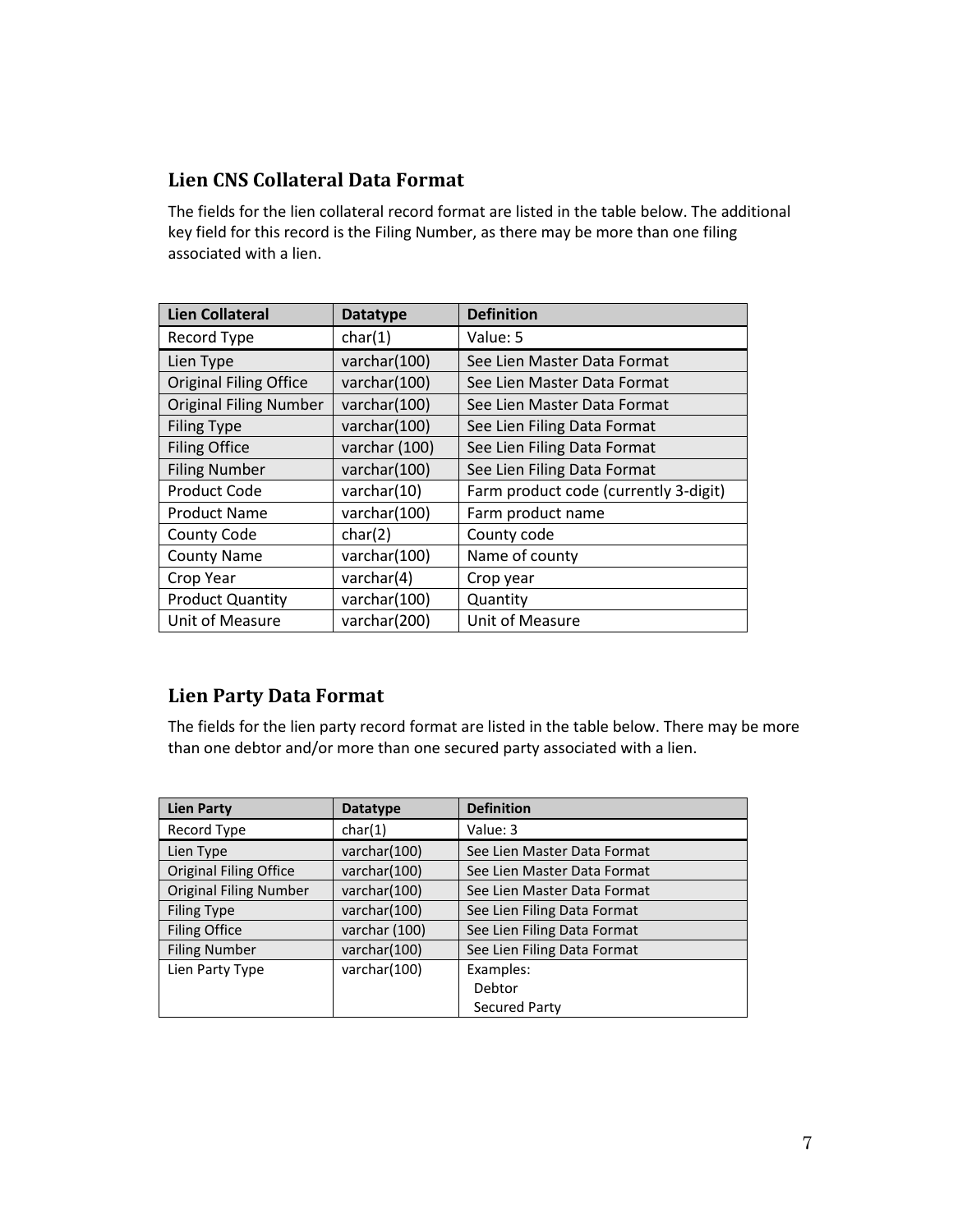| <b>Organization Name</b>     | varchar(250) | If the party is an organization, this field is<br>populated and individual name fields<br>should be empty.                                    |
|------------------------------|--------------|-----------------------------------------------------------------------------------------------------------------------------------------------|
| <b>First Name</b>            | varchar(100) | If the party is a person, this field is<br>populated with the individual's first name<br>and the organization name field should be<br>empty.  |
| Middle Name                  | varchar(100) | If the party is a person, this field is<br>populated with the individual's middle<br>name and the organization name field<br>should be empty. |
| Last Name                    | varchar(100) | If the party is a person, this field is<br>populated with the individual's last name<br>and the organization name field should be<br>empty.   |
| Name Suffix                  | varchar(20)  | If the party is a person, this field is<br>populated with the individual's name<br>suffix and the organization name field<br>should be empty. |
| Address                      | varchar(200) | Street address.                                                                                                                               |
| City Name                    | varchar(100) | City Name.                                                                                                                                    |
| Region Code                  | varchar(100) | Region code (state code in USA).                                                                                                              |
| Postal Code                  | varchar(10)  | Postal Code (For U.S. this is the 5 digit ZIP<br>code).                                                                                       |
| <b>Postal Code Extension</b> | varchar(4)   | Postal Code Extension (For U.S. this is the<br>4 digit ZIP extension).                                                                        |
| Country                      | varchar(100) | Example: USA                                                                                                                                  |
| CNS Party ID                 | varchar(20)  | CNS Party ID Number (See Appendix II)                                                                                                         |

## <span id="page-8-0"></span>**Data File Column Mapping – Data File Complete Master List**

The data file is equivalent to a complete list. Manipulation of the data within the file can be utilized to create a "partial" list. Filtering, sorting and searching can be easily done to the comma delimited file using a variety of available tools such as spreadsheets and word processing tools designed to handle files up to 250,000 rows in size. There are a number of resources available online regarding manipulations of comma delimited data.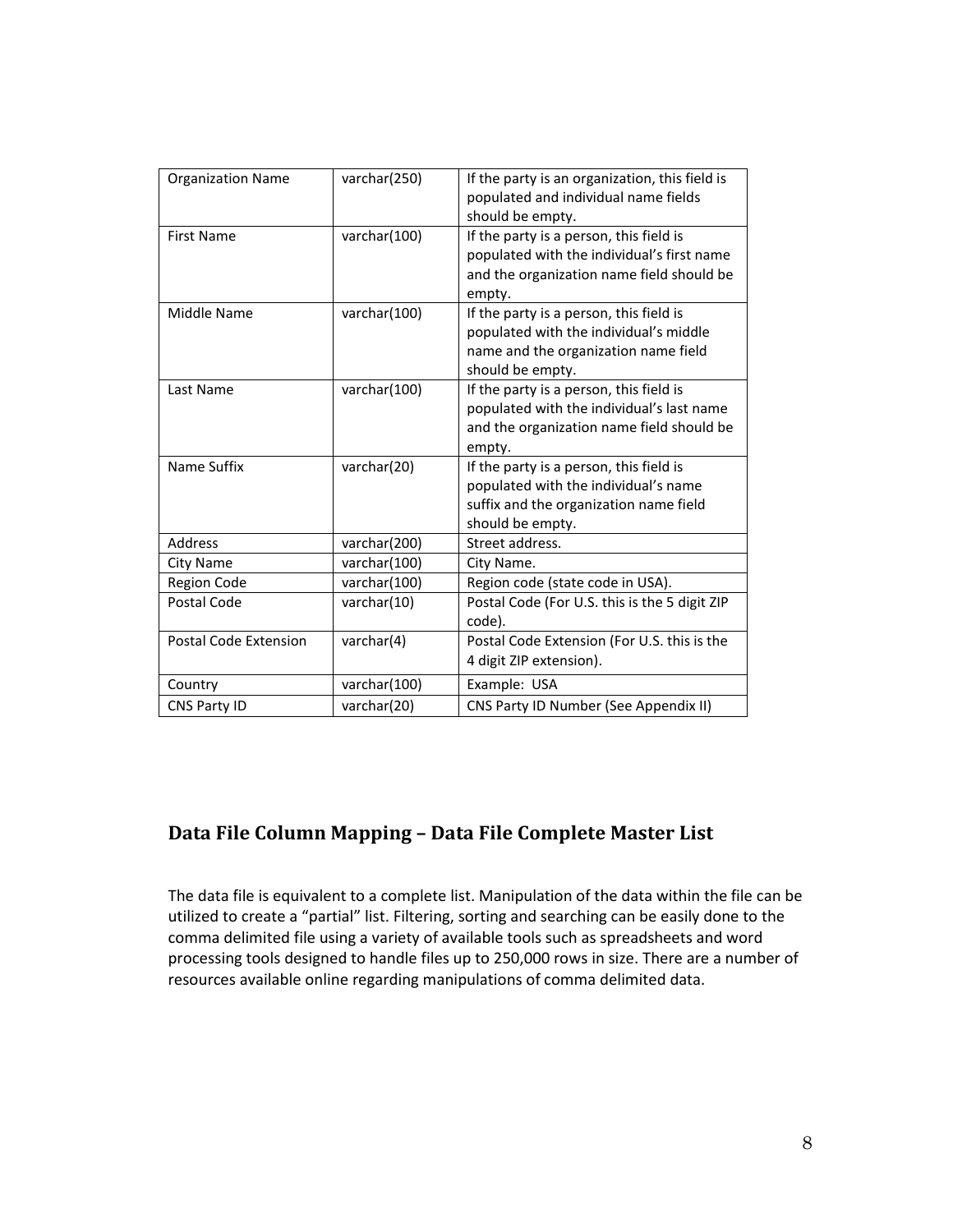The attached Excel file contains data that represents a sampling of CNS liens. The intended purpose of this data is for use within this document and should not be relied upon for any other purpose.

#### *Column and Data Key*

The data is based on Record Type so each column contains data that is related to the Record Type presented in the row.

The Record Types are: 1 = Lien Master; 2 = Lien Filing, 3 = Lien Party Data, and 5 = Lien Collateral

#### **Overview**

| Column | Data                                                                                                                                           |
|--------|------------------------------------------------------------------------------------------------------------------------------------------------|
| A      | Record Type                                                                                                                                    |
| B      | Lien Type                                                                                                                                      |
| C      | <b>Original Filing Office</b>                                                                                                                  |
| D      | <b>Original Filing Number</b>                                                                                                                  |
| E      | Lien Category if Record Type = $1$<br>Filing Type if Record Type = 2<br>Defaults to "Original Filing" if Record Type = 3 or 5                  |
| F      | Lien Master Status if Record Type = $1$<br>Filing Office if Record Type = 2, 3 or 5                                                            |
| G      | Original Filing Date / Time if Record Type = 1<br>Filing Number if Record Type = 2<br>Original Filing Number if Record Type = 3 or 5           |
| н      | Expiration/Lapse Date if Record Type = 1<br>Filing Date if Record Type = 2<br>Party Type if Record Type = 3<br>Product Code if Record Type = 5 |
|        | Lien Party Organization Name if Record Type = 3<br>Product Name if Record Type = 5                                                             |
| J      | Lien Party First Name if Record Type = 3<br>County Code (Product) if Record Type = 5                                                           |
| К      | Lien Party Middle Name if Record Type = 3<br>County Name (Product) if Record Type = 5                                                          |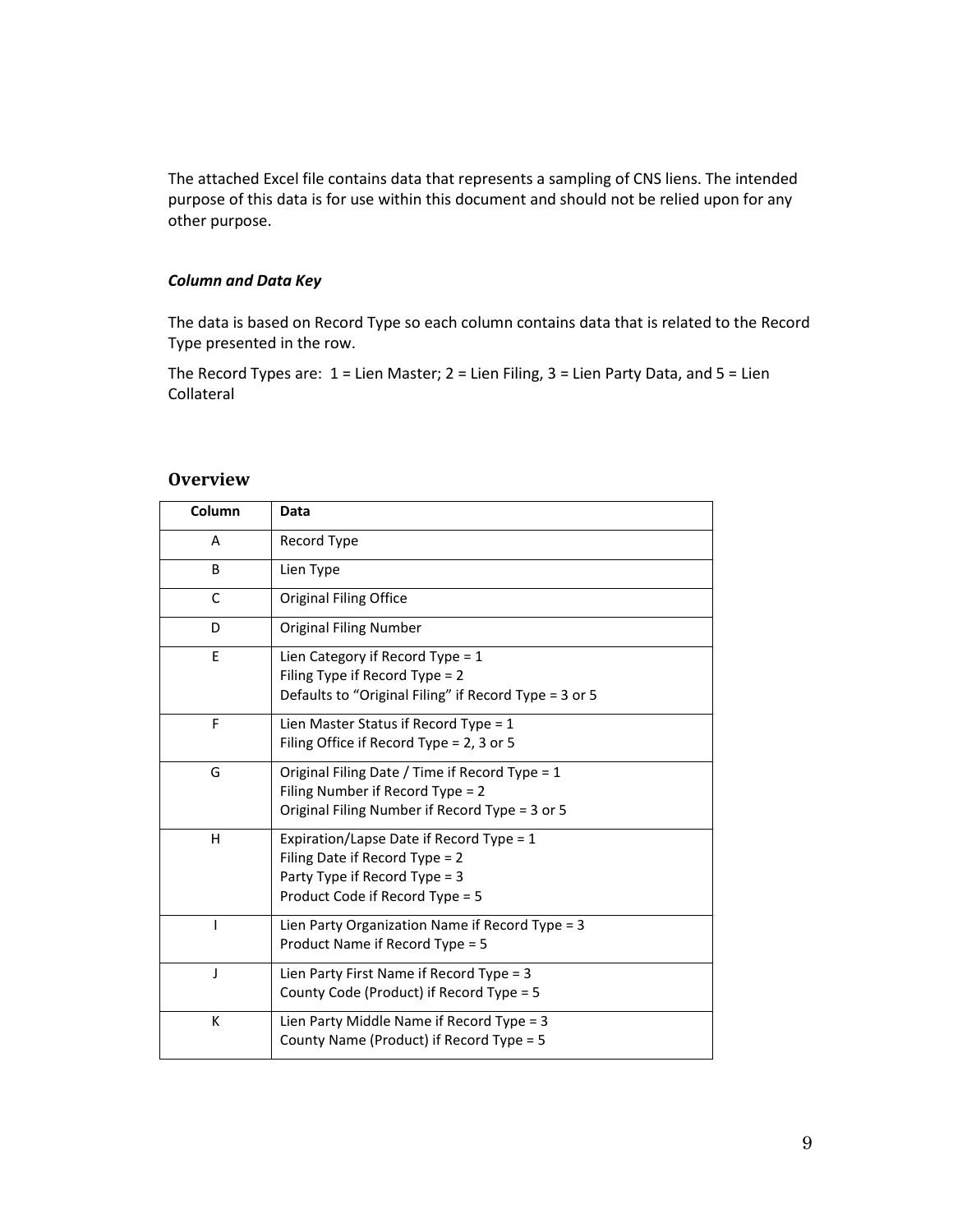|   | Lien Party Last Name if Record Type = $3$<br>Crop Year if Record Type $= 5$   |
|---|-------------------------------------------------------------------------------|
| М | Lien party Suffix if Record Type $=$ 3<br>Product Quantity if Record Type = 5 |
|   | Data for the following columns if Record Types = 3.                           |
| N | Lien Party Address if Record Type $=$ 3                                       |
|   | Unit of Measure if Record Type = $5$                                          |
| O | Lien Party Address City                                                       |
| P | Lien Party Address Region Code                                                |
| Ο | Lien Party Address Postal Code                                                |
| R | Lien Party Address Postal Code Extension                                      |
| S | Lien Party Address Country                                                    |
| т | CNS Party ID Number (See Appendix II)                                         |

## <span id="page-10-0"></span>Section Three - Summary File Specifications

## <span id="page-10-1"></span>**System Requirements**

Minimum system requirements are available on the MBLS portal.

## <span id="page-10-2"></span>**CNS Bulk Order Data Format Overview - Summary List**

Data associated with a CNS bulk order will be provided in a single file. The file will be in a comma-delimited format (CSV). Each field will be encapsulated with double quotes.

The first row in the file contains column header titles.

The first column in the file is a system generated number that is used to indicate default sort of the records. The default sort order is: Filing Status (active, then terminated), then alphabetically by Debtor Organization Name, Debtor Last Name, Debtor First Name, Debtor Middle Name.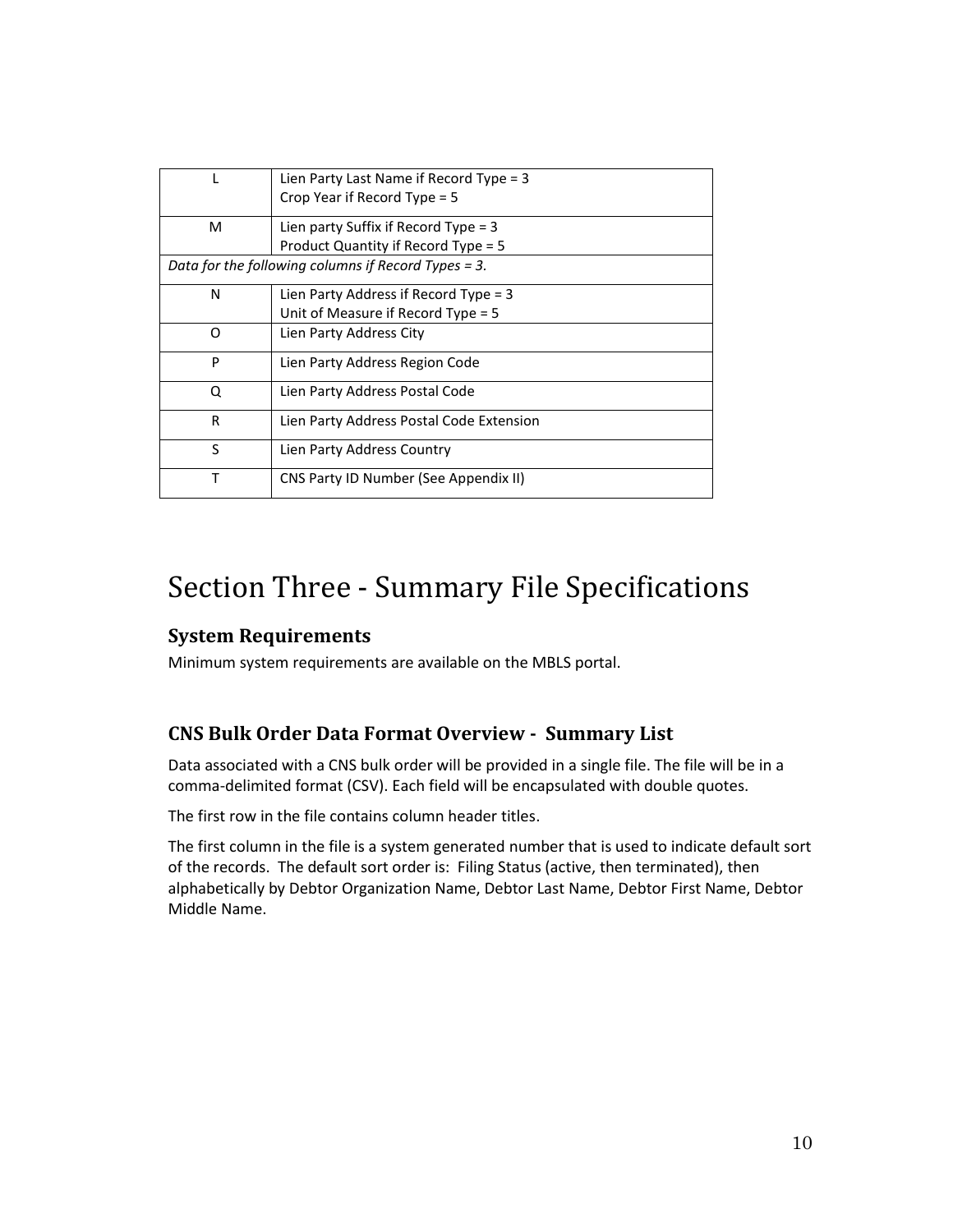The CNS bulk order is a look-up aid that contains some, but not all, of the filing history for a lien. The CNS bulk order includes the original filing information, debtor and secured party name/address, CNS collateral and other summary information in one record type. There will be one or more filing data records per lien.

Lien status of "Active" or "Terminated" are included. Filings with an "Active" status will be listed first. Filings with a "Terminated" status will be listed after the "Active" filings. Filings with a "Terminated" status will remain on the list for two years after the lapse date.

**NOTE: CNS Buyers are responsible for information contained on the CNS Data File Complete Master List. The CNS Data File Summary List is a look-up aid. If questions or issues arise, the CNS Buyer should always consult the CNS Data File Complete Master List to review the lien data.**

#### <span id="page-11-0"></span>**Summary List Data Format**

The fields for the CNS Summary data format are listed in the table below.

| <b>Lien Master</b>              | <b>Datatype</b> | <b>Definition</b>                                                                                                                 |
|---------------------------------|-----------------|-----------------------------------------------------------------------------------------------------------------------------------|
| <b>Record Number</b>            | Numeric(8)      | System generated number that indicates<br>default sort order.                                                                     |
| Lien Filing Type                | varchar(100)    | Specific Lien Type. Examples are:<br><b>CNS Statutory Lien</b><br><b>Effective Financing Statement</b>                            |
| <b>Original Filing Number</b>   | varchar(100)    | The filing number of the original filing.                                                                                         |
| <b>Original Filing Date</b>     | datetime        | The date the original filing was accepted.<br>mm/dd/yyyy                                                                          |
| <b>Filing Status</b>            | varchar(20)     | Indicates the current status of the lien.<br>Current values are:<br>Active<br>Terminated                                          |
| <b>Termination Filing Date</b>  | date            | The date the Termination filing was<br>accepted.<br>mm/dd/yyyy                                                                    |
| <b>Debtor Organization Name</b> | varchar(250)    | If the party is an organization, this field is<br>populated and individual name fields<br>should be empty.                        |
| Debtor Last Name                | varchar(100)    | If the party is a person, this field is<br>populated with the individual's last name<br>and the organization name field should be |

#### Overview: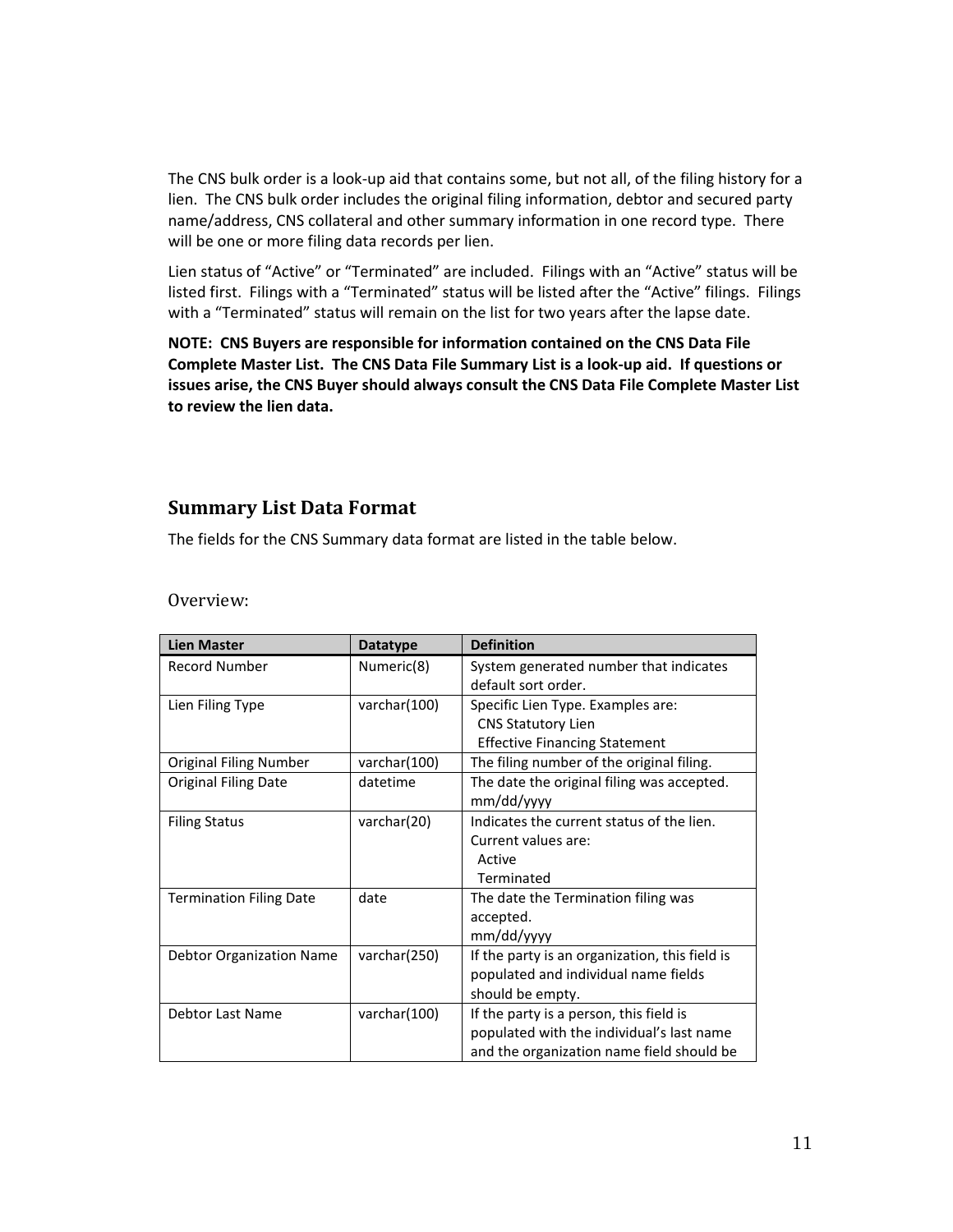|                          |              | empty.                                         |
|--------------------------|--------------|------------------------------------------------|
| <b>Debtor First Name</b> | varchar(100) | If the party is a person, this field is        |
|                          |              | populated with the individual's first name     |
|                          |              | and the organization name field should be      |
|                          |              | empty.                                         |
| Debtor Middle Name       | varchar(100) | If the party is a person, this field is        |
|                          |              | populated with the individual's middle         |
|                          |              | name or initial and the organization name      |
|                          |              | field should be empty.                         |
| Debtor Suffix            | varchar(20)  | If the party is a person, this field is        |
|                          |              | populated with the individual's name suffix    |
|                          |              | and the organization name field should be      |
|                          |              | empty.                                         |
| Debtor Address 1 and 2   | varchar(400) | Street address.                                |
| Debtor City              | varchar(100) | City Name.                                     |
| <b>Debtor State</b>      | varchar(100) | Region code (state code in USA).               |
| Debtor Zip Code          | varchar(14)  | Postal Code (For U.S. this is the 5 digit ZIP  |
|                          |              | code) plus Postal Code extension.              |
| Secured Organization     | varchar(250) | If the party is an organization, this field is |
| Name                     |              | populated and individual name fields           |
|                          |              | should be empty.                               |
| <b>Secured Last Name</b> | varchar(100) | If the party is a person, this field is        |
|                          |              | populated with the individual's last name      |
|                          |              | and the organization name field should be      |
|                          |              | empty.                                         |
| Secured First Name       | varchar(100) | If the party is a person, this field is        |
|                          |              | populated with the individual's first name     |
|                          |              | and the organization name field should be      |
|                          |              | empty.                                         |
| Secured Middle Name      | varchar(100) | If the party is a person, this field is        |
|                          |              | populated with the individual's middle         |
|                          |              | name or initial and the organization name      |
| <b>Secured Suffix</b>    |              | field should be empty.                         |
|                          | varchar(20)  | If the party is a person, this field is        |
|                          |              | populated with the individual's name suffix    |
|                          |              | and the organization name field should be      |
|                          |              | empty.                                         |
| Secured Address 1 and 2  | varchar(400) | Street address.                                |
| Secured City             | varchar(100) | City Name.                                     |
| <b>Secured State</b>     | varchar(100) | Region code (state code in USA).               |
| Secured Zip Code         | varchar(14)  | Postal Code (For U.S. this is the 5 digit ZIP  |
|                          |              | code) plus Postal Code extension               |
| CNS Party ID             | varchar(20)  | CNS Party ID Number (See Appendix II).         |
| <b>Product Name</b>      | varchar(100) | Farm product name                              |
| <b>County Name</b>       | varchar(100) | County name associated with farm product       |
|                          |              | provided on lien.                              |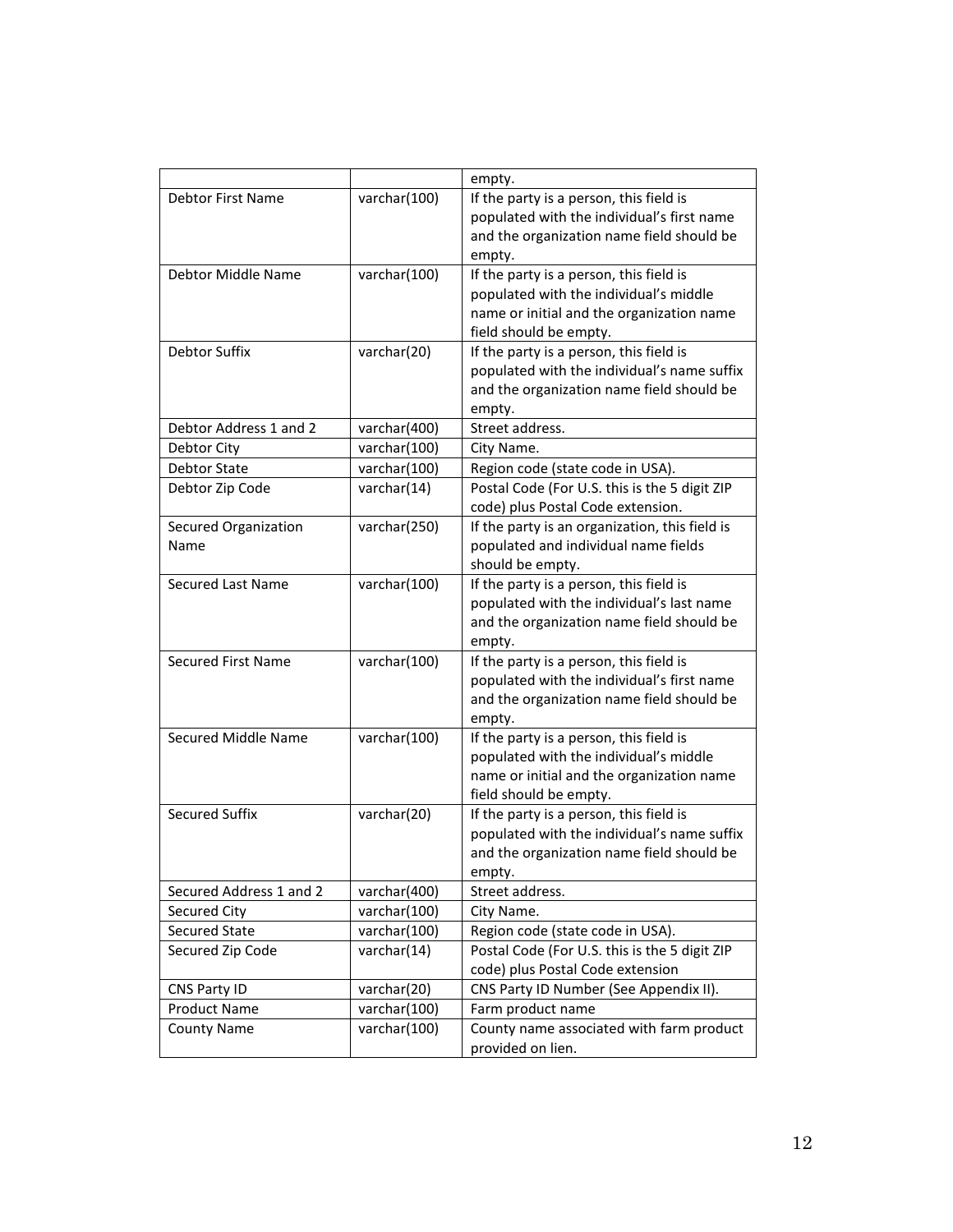| Year            | varchar(4)   | Year associated with farm product provided |
|-----------------|--------------|--------------------------------------------|
|                 |              | on lien.                                   |
| Quantity        | varchar(100) | Quantity associated with farm product      |
|                 |              | provided on lien.                          |
| Unit of Measure | varchar(200) | Unit of measure associated with farm       |
|                 |              | product provided on lien.                  |

# <span id="page-13-0"></span>List Comparison:

## <span id="page-13-1"></span>**Master List (Complete) vs. Summary List**

| <b>DATA</b>                       | <b>MASTER LIST</b> | <b>SUMMARY LIST</b>                  |
|-----------------------------------|--------------------|--------------------------------------|
|                                   | (Complete)         |                                      |
|                                   |                    |                                      |
| Record Type/Record Number         | x                  | x                                    |
| Lien Category                     | X                  | x                                    |
| Lien Type                         | X                  | Original Filing only - X             |
| <b>Original Filing Office</b>     | X                  |                                      |
| <b>Filing Number</b>              | X                  | Original Filing Number only - X      |
| Lien Status                       | Χ                  | X                                    |
| <b>Filing Date/Time</b>           | X                  | Original Filing/Termination only - X |
| <b>Expiration/Lapse Date</b>      | X                  |                                      |
| Filing History - Lien Type,       |                    |                                      |
| Filing Number, Date and Time      | X                  |                                      |
| <b>Debtor Organization</b>        |                    |                                      |
| Name/Address                      | X                  | X                                    |
| Debtor Last, First, Middle,       |                    |                                      |
| Suffix/Address                    | X                  | X                                    |
| <b>Secured Party Organization</b> |                    |                                      |
| Name/Address                      | Χ                  | x                                    |
| Secured Party Last, First,        |                    |                                      |
| Middle, Suffix/Address            | X                  | X                                    |
| Lien Party Address Country        | X                  |                                      |
| CNS Party ID                      | Χ                  | X                                    |
| CNS Collateral - Product          |                    |                                      |
| Name, County Name, Years,         |                    |                                      |
| Quantity, Unit of Measure         | Χ                  | x                                    |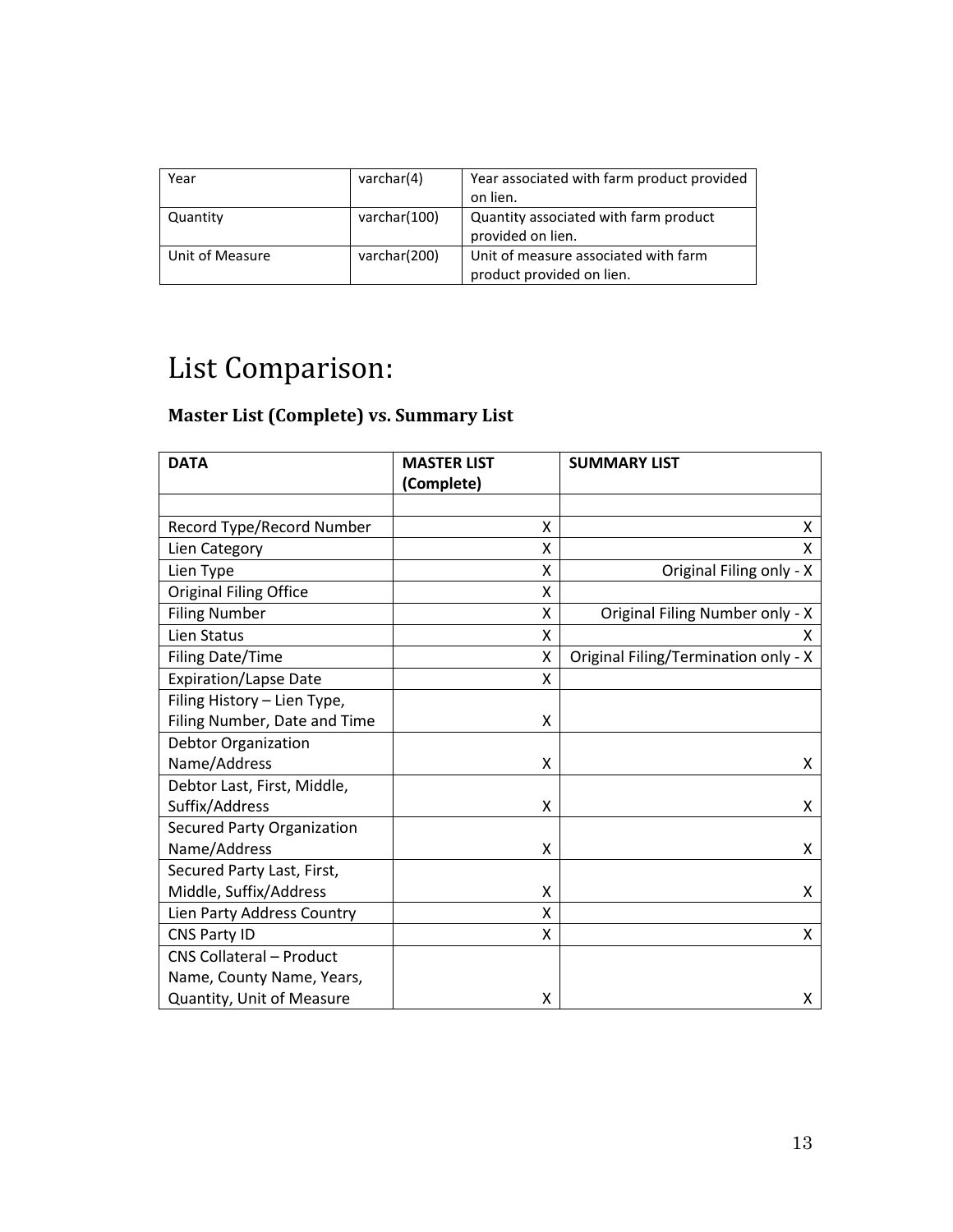# <span id="page-14-0"></span>Appendix I. Complete File Sample Data

This section provides sample data for each of the MBLS Lien record types.

## <span id="page-14-1"></span>**Lien Master Sample Data**

Sample data for Lien Master.

| <b>Lien Master</b>            | <b>Sample Data</b>        |
|-------------------------------|---------------------------|
| Record Type                   | 1                         |
| Lien Type                     | <b>CNS Statutory Lien</b> |
| <b>Original Filing Office</b> | 02 Anoka                  |
| <b>Original Filing Number</b> | 20091234567               |
| Lien Category                 | <b>CNS</b>                |
| Lien Status                   | Active                    |
| <b>Original Filing Date</b>   | 2009-01-14 16:59          |
| <b>Expiration Date</b>        | 2019-01-14 16:59          |

#### <span id="page-14-2"></span>**Lien CNS Collateral Sample Data**

Sample data for Lien CNS Collateral.

| <b>Lien Address</b>           | <b>Sample Data</b>        |
|-------------------------------|---------------------------|
| Record Type                   | 5                         |
| Lien Type                     | <b>CNS Statutory Lien</b> |
| <b>Original Filing Office</b> | 02 Anoka                  |
| <b>Original Filing Number</b> | 20091234567               |
| <b>Filing Type</b>            | <b>CNS Statutory Lien</b> |
| <b>Filing Office</b>          | 02 Anoka                  |
| <b>Filing Number</b>          | 20091234567               |
| <b>Product Code</b>           | 157                       |
| <b>Product Name</b>           | Onion                     |
| <b>County Code</b>            | 02                        |
| <b>County Name</b>            | Anoka                     |
| Crop Year                     | 2010                      |
| <b>Product Quantity</b>       | 100                       |
| Unit of Measure               | <b>Bushels</b>            |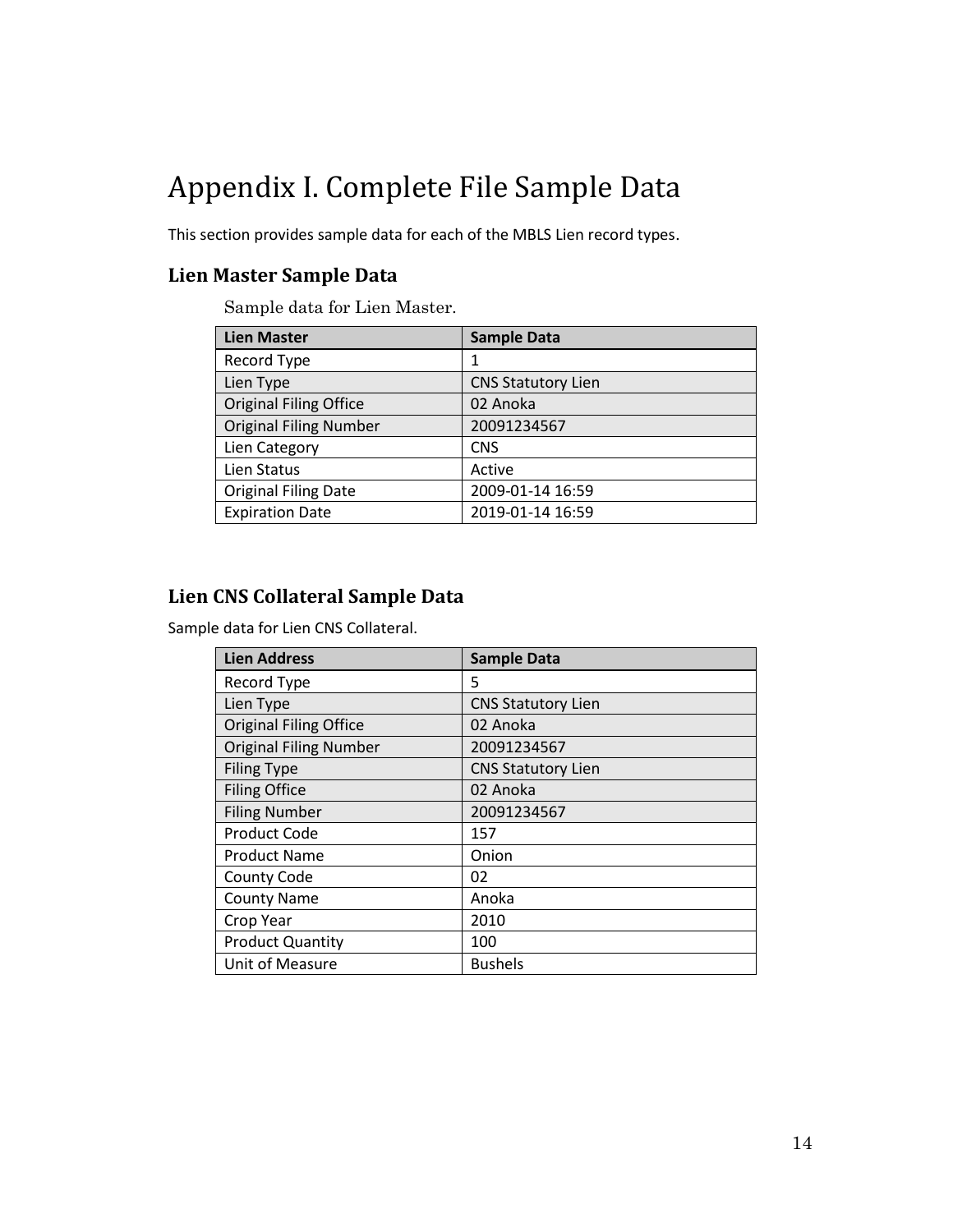## <span id="page-15-0"></span>**Lien Filing History Sample Data**

Sample data for Lien Filing.

| <b>Lien Filing History</b> | <b>Sample Data</b>        | <b>Sample Data</b>        |
|----------------------------|---------------------------|---------------------------|
| Record Type                | 2                         | 2                         |
| Lien Type                  | <b>CNS Statutory Lien</b> | <b>CNS Statutory Lien</b> |
| <b>Original Filing</b>     | 02 Anoka                  | 02 Anoka                  |
| Office                     |                           |                           |
| <b>Original Filing</b>     | 20091234567               | 20091234567               |
| Number                     |                           |                           |
| <b>Filing Type</b>         | <b>Original Filing</b>    | <b>Termination CNS</b>    |
| <b>Filing Office</b>       | 02 Anoka                  | 02 Anoka                  |
| <b>Filing Number</b>       | 20091234567               | 20101234567               |
| FilingDate                 | 2009-01-14 11:53          | 2010-03-12 13:36          |

## <span id="page-15-1"></span>**Lien Party Sample Data**

Sample data for Lien Party (Individual).

| <b>Lien Party</b>             | <b>Sample Data</b>                   |
|-------------------------------|--------------------------------------|
| Record Type                   | 3                                    |
| Lien Type                     | <b>Effective Financing Statement</b> |
| Original Filing Office        | 02 Anoka                             |
| <b>Original Filing Number</b> | 20091234567                          |
| <b>Filing Type</b>            | <b>Original Filing</b>               |
| <b>Filing Office</b>          | 02 Anoka                             |
| <b>Filing Number</b>          | 20091234567                          |
| Lien Party Type               | Debtor                               |
| <b>Organization Name</b>      | <b>NULL</b>                          |
| <b>First Name</b>             | John                                 |
| Middle Name                   | <b>NULL</b>                          |
| Last Name                     | Doe                                  |
| Name Suffix                   | Sr.                                  |
| Address                       | 241 Farmer Way                       |
| <b>City Name</b>              | <b>Blaine</b>                        |
| <b>Region Code</b>            | MN                                   |
| Postal Code                   | 55014                                |
| <b>Postal Code Extension</b>  | <b>NULL</b>                          |
| Country                       | <b>USA</b>                           |
| CNS Party Id                  | 3245734                              |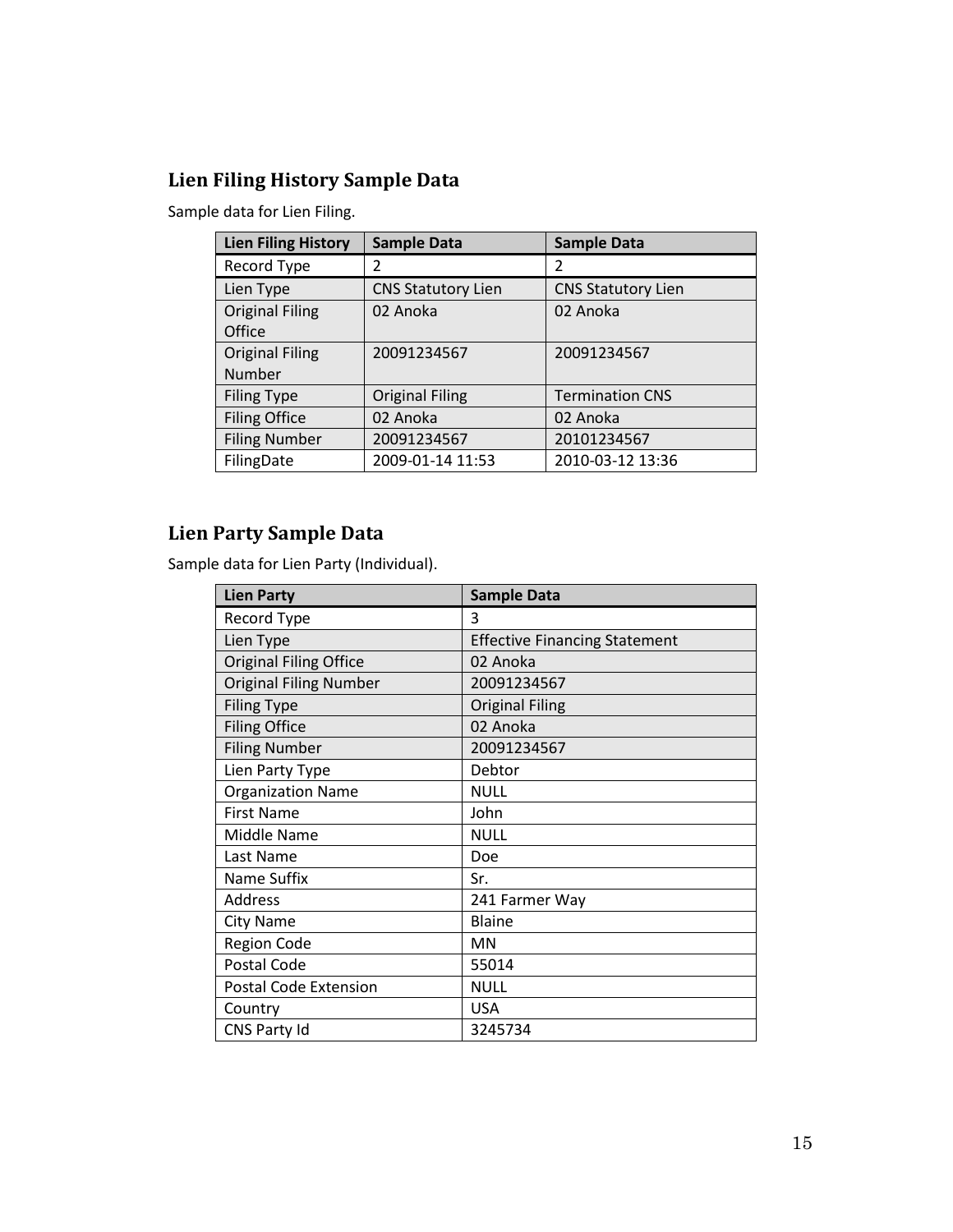## <span id="page-16-0"></span>**Filtering and Sorting Tips**

To sort the data so it displays each specific Lien Master and related lien filings, parties and collateral first sort by the Filing Number column and add another level to sort by the Original Filing County.

You can add column headers to make it easier to filter and sort the data. Insert a line right after the header and enter in column names, the data contained within each of the columns are listed below. Note: Do not select the header when sorting.

#### *Sort by Filing Number*

Within the data select the column that contains the Original Filing Number. Use the sort tool to sort by that particular column using the levels.

#### *By Debtor Name*

Alphabetically sort by the debtor's last name or organization name by selecting the column that contains that data. You can also filter to show a specific debtor name by selecting the filter function, click on the filter tool within the column and unselect all but the specific debtor to be displayed.

#### *Filtered by Lien Type*

There are two Lien Types: 1) Effective Financing Statement and 2) Statutory Lien Notices. The data can be filtered to view the data for a specific lien type. Once it is filtered it can be sorted by selected columns.

#### *Filtered by County Code*

If the data you are looking for is in a specific county or counties you can filter the results by those specific counties. Note: This also applies to Product Code.

Once the specified filter is applied, the data can then be sorted alphabetically by debtor last name or by organization name; by county; by crop year(s), and so on.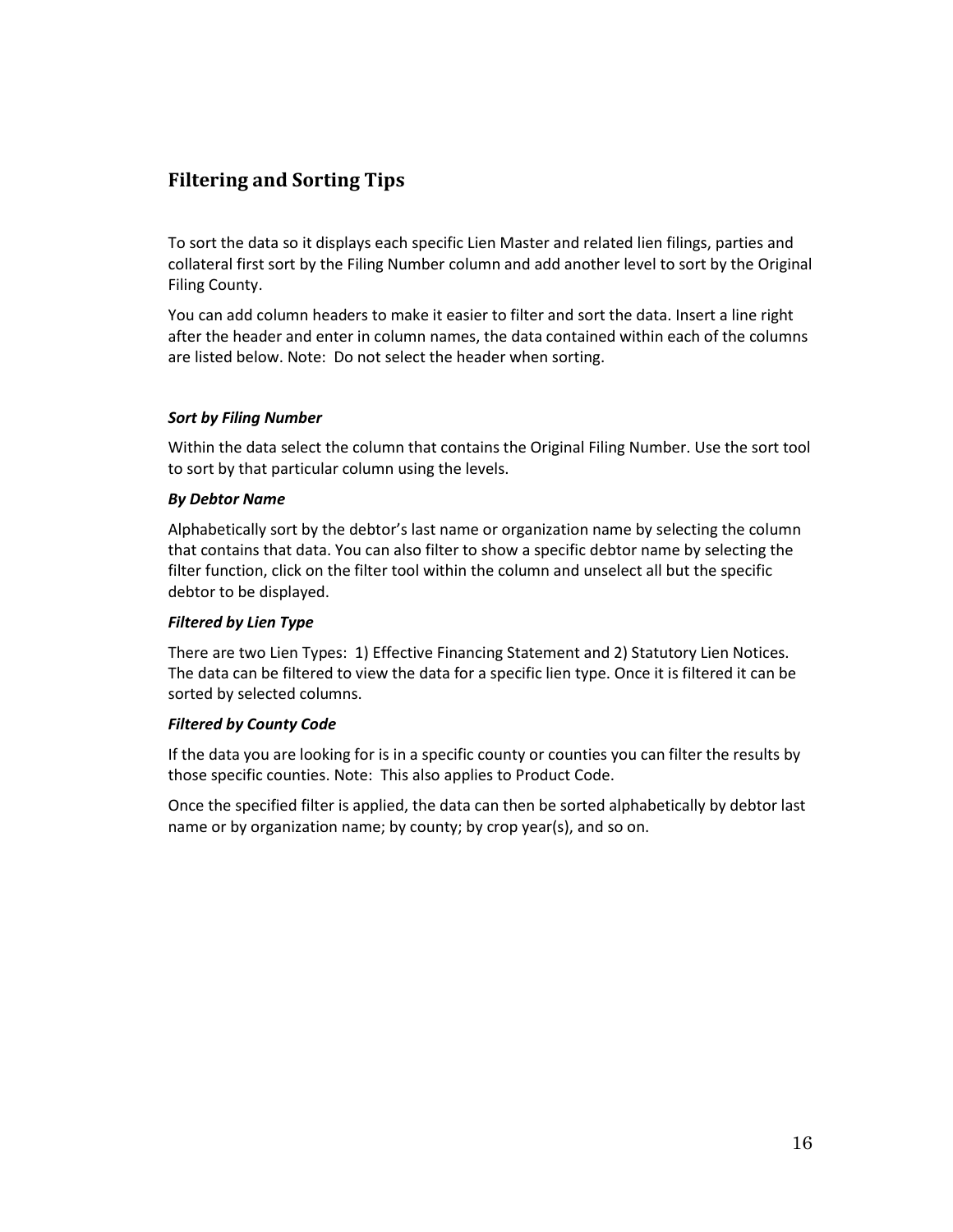# <span id="page-17-0"></span>Appendix II. CNS Party ID Number

Pursuant to *Minnesota Statutes* 336A.03, subd. 2(a)(4), Effective Financing Statements must contain the Social Security number (SSN) of the debtor(s), or, if the debtor is doing business other than as an individual, the taxpayer identification number (TIN).

The lien party and collateral information, including the SSN/TIN number is data entered into the Minnesota Business & Lien System (MBLS). Upon filing acceptance a CNS Party ID number is system generated from the input of the SSN/TIN provided by the filing party.

#### **EXAMPLE:**

#### **Accurate Debtor Information Data Entered into MBLS:**

Individual: John Q Public, 123 Any Street, Winona, MN 55987 **SSN: 123-45-6789** Business: John Public Farms Inc., 123 Any Street, Winona, MN 55987 **TIN: 41-1234567 Acceptance into MBLS with system generated CNS Party ID based on accurate SSN/TIN:** Individual: John Q Public, 123 Any Street, Winona, MN 55987 **CNS Party ID: 12345** Business: John Public Farms Inc, 123 Any Street, Winona, MN 55987 **CNS Party ID: 98765**

The Office of the Secretary of State (OSS) recommends that the best use of the CNS buyers list data you receive is to search for debtors by their actual name and address. This is because the SSN or TIN listed on the Effective Financing Statement for debtor(s) is not always listed correctly by the filing party, which results in the generation of a different CNS Party ID number for the same individual or business. This is no different, than under the prior system when the actual SSN/TIN was provided on the buyers list as inaccurate. The inaccurate SSN/TIN provided for the debtor(s) would have resulted in the need to search by name and address.

#### **EXAMPLE:**

#### **Inaccurate Debtor Information Data Entered into MBLS:**

Individual: John Q Public, 123 Any Street, Winona, MN 55987 **SSN: 123-55-6789** Business: John Public Farms Inc., 123 Any Street, Winona, MN 55987 **TIN: 41-1234566**